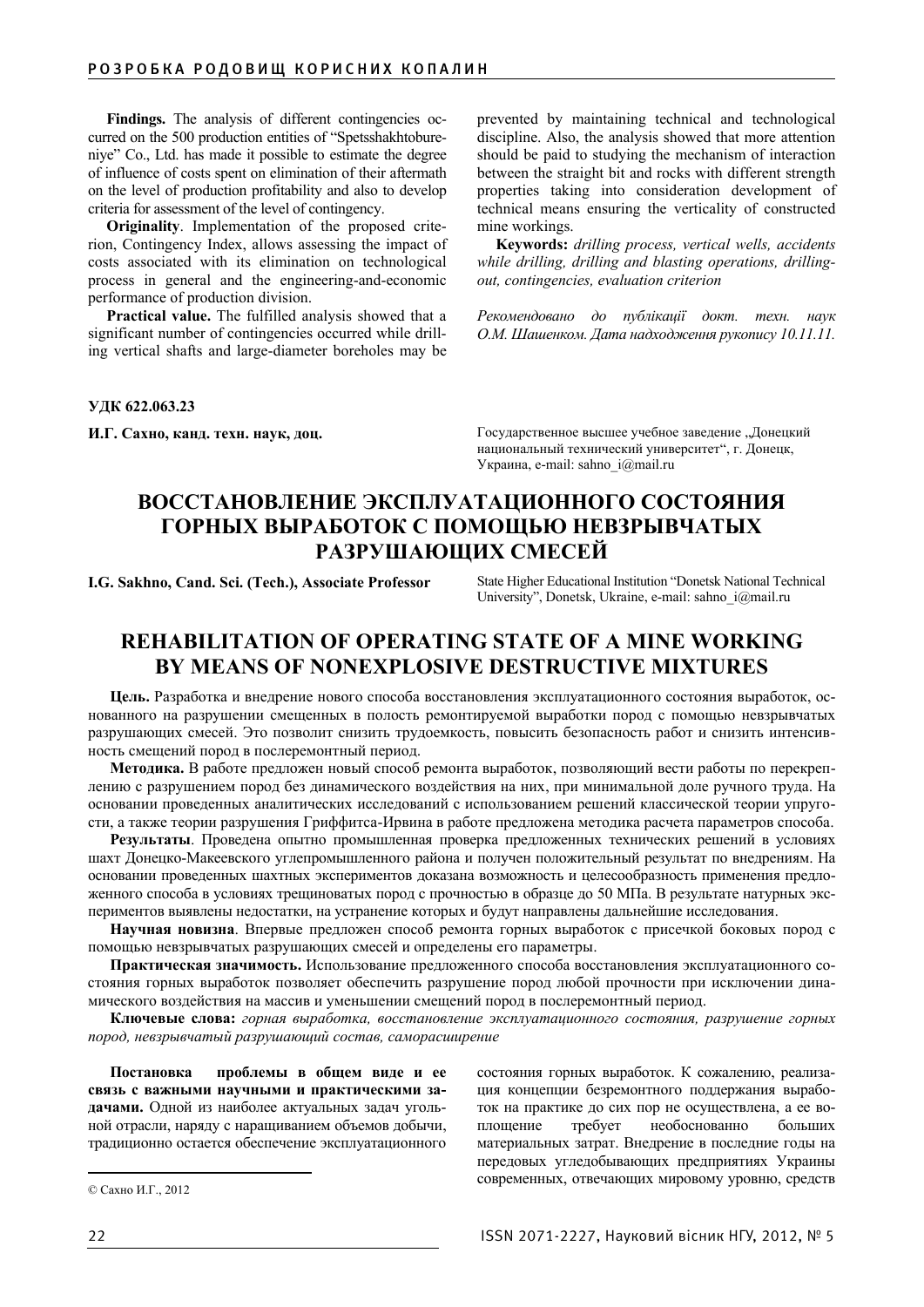и технологий поддержания горных выработок позволило значительно повысить темпы проведения и сократить смещения приконтурных пород, однако даже на этих предприятиях вопрос восстановления эксплуатационного состояния выработок стоит достаточно остро, особенно для подверженных влиянию очистных работ и поддерживаемых за лавой. Несмотря на достигнутые результаты в технологии и технике проведения и крепления выработок, ремонт и перекрепление остаются неизменными технологическими процессами производственной деятельности угольных шахт.

Так в настоящее время на шахтах Украины ежегодно ремонтируется около 300 км выработок, при этом замена деформированных элементов крепления обычно сопровождается присечкой пород кровли, почвы и боков, а процесс перекрепления остается до сих пор практически не механизированным. В условиях глубоких шахт Донбасса средний удельный объем перекрепления выработок составляет 7,5 м на 1000 т. добычи.

Анализ последних исследований и публикаций. Опыт [1, 2, 3] показывает, что ведение ремонтных работ нарушает сложившееся равновесное состояние и приводит к интенсивному деформированию вмещающего выработки массива, что негативно сказывается на послеремонтном состоянии выработки.

Следует отметить, что разнообразие горногеологических условий привело к возникновению разных вариантов технологических схем восстановления выработок до эксплуатационного состояния. С точки зрения физико-механических свойств пород, на наш взгляд, следует выделить два противоположных случая: 1 – приконтурная область представлена породами с низкой прочностью и высокой степенью нарушенности, склонными к обрушению в полость выработки при демонтаже деформированной рамы крепи; 2 – приконтурные породы представлены достаточно прочными слоями пород, самообрушение которых в полость выработки при ремонте не происходит.

Как правило, работы по разрушению боковых пород при ремонте выработок проводят либо с помощью буровзрывных работ (БВР), либо механическим способом, в основном при помощи отбойных молотков. Область применения того или иного способа определяется прочностью пород и возможностью развития вывала при проведении присечки. Как правило, разрушение с помощью отбойных молотков производится в том случае, когда присекаемые породы имеют прочность до 4–5 единиц по шкале проф. М.М. Протодьяконова и развитую систему природных и техногенных трещин. Разрушение пород с помощью отбойных молотков связано с большой долей ручного труда, низкой безопасностью и производительностью работ. Так подвигание одной точки перекрепления, с заменой рамы арочной крепи, за сутки составляет одну, реже две рамы.

Буровзрывной способ разрушения присекаемых пород при ведении ремонта выработки позволяет повысить темпы ведения работ, так как основная часть времени производственного процесса при перекреплении выработки затрачивается на разрушение пород. Однако ударно-динамическое воздействие на деформированные в полость выработки породы, при взрывании шпуровых зарядов взрывчатых веществ, приводит к развитию существующей системы трещин, отслаиванию, разрыхлению вмещающих пород, что влечет за собой вывалообразование и снижение прочности пород приконтурной зоны. Кроме того, это вызывает усиление конвергенции и не позволяет обеспечить устойчивость выработки в послеремонтный период.

Нерешенная часть проблемы. Однако в ряде случаев, когда прикотурная область представлена прочными породами с высокой степенью трещиноватости, разрушение которых с помощью отбойных молотков физически невозможно, альтернативы буровзрывному способу разрушения нет. В то же время ведение БВР в таких условиях приводит к развитию вывалов из кровли, что вызывает необходимость закладки пустот, образованных при обрушении, снижение темпов ведения ремонтных работ, повышение трудоемкости и стоимости работ по перекреплению.

Постановка задачи. Таким образом, в настоящее время вопрос восстановления эксплуатационного состояния горных выработок в описанных выше условиях достаточно актуален. Его решение является задачей данной статьи.

Известны попытки щадящего разрушения пород приконтурной зоны за счет применения контурного взрывания, способов мягкого взрывания с помощью пластиковых зарядов (зарядные трубки К и КК фирмы "Форсит" и российские типа "Гранилен"), а также при помощи механических приспособлений и инструментов, например гидроклиньев [3]. Однако эти способы не нашли применения при ведении ремонтных работ из-за низкой эффективности, нетехнологичности и необходимости приобретения, обслуживания дополнительного оборудования для привода гидроклиньев. Известны способы повышения устойчивости пород приконтурной зоны и предотвращения вывалоообразования, основанные на упрочнении их химическими композициями [4]. Однако широкого практического применения эти способы не нашли из-за сложности управления зоной упрочнения в процессе нагнетания вяжущих составов, высокой стоимости работ по упрочнению, повышения трудоемкости работ.

В статье предлагается несколько новый подход к решению проблемы восстановления эксплуатационного состояния выработок. Основная идея его заключается в осуществлении присечки пород, деформированных в полость выработки, с помощью невзрывчатых разрушающих составов. Такой подход может быть реализован как в условиях прочных, так и в условиях слабых пород. При этом может осуществляться присечка как по всему сечению, так и какой-то части выработки.

Основной материал исследований. В общем случае предлагаемый способ ремонта горных выработок ведется в такой последовательности: определяют ориентацию системы кливажных трещин в смещенных в полость выработки породах, производят усиление крепи на участке ведения ремонтных работ, после усиления крепи ослабляют замки на ра-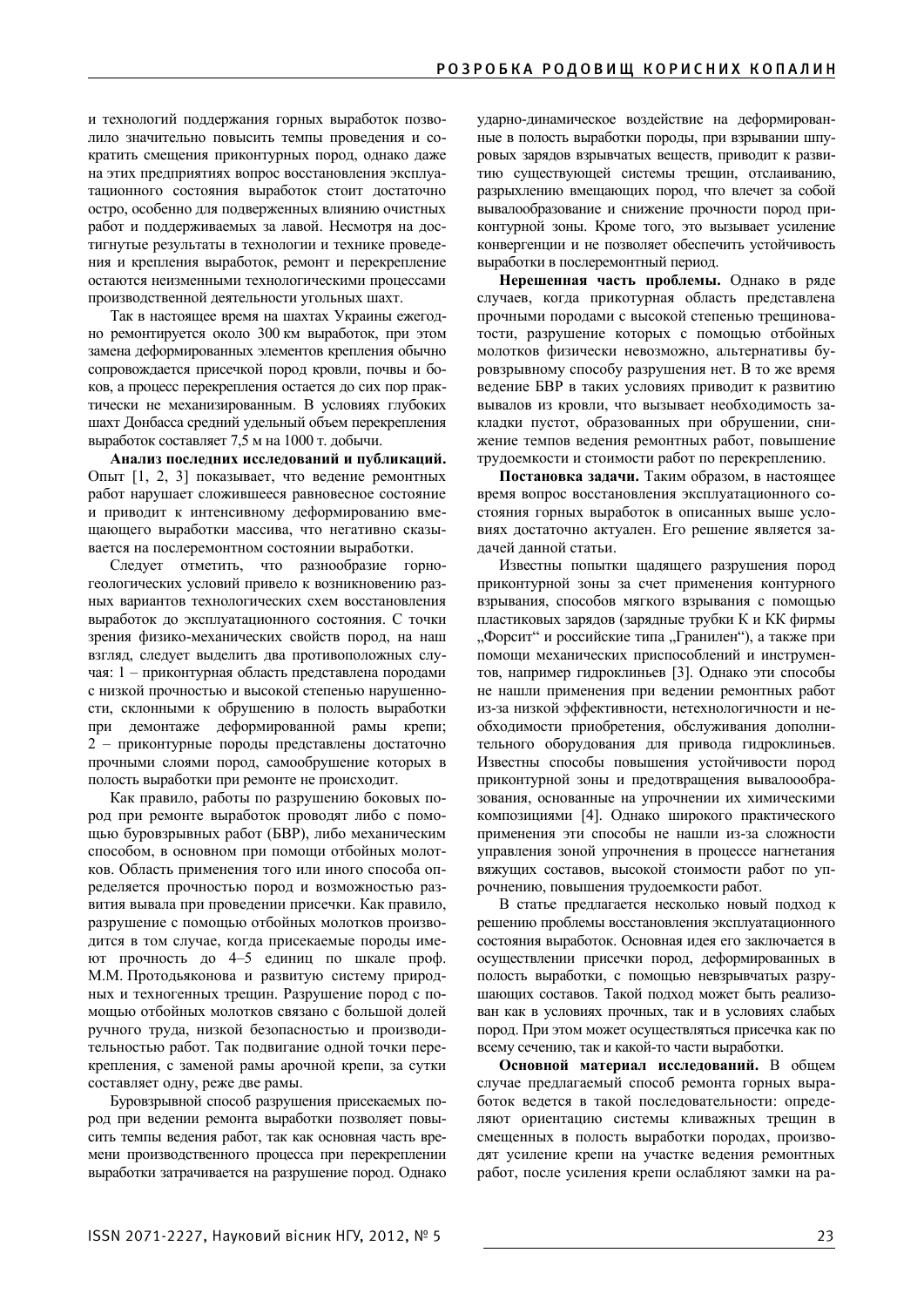мах деформированной металлической арочной крепи и ведут отбойку пород, смещенных в полость выработки, путем бурения шпуров и размещения в них невзрывчатых разрушающих составов. При этом шпуры бурят по линиям, эквидистантным проектному контуру выработки. После обрушения пород до проектного контура производят извлечение деформированной металлической арочной рамы крепи и возведение рамы новой крепи по проектному контуру. Предлагаемый способ ремонта представлен на рис. 1.



Рис. 1. Способ ремонта горных выработок: 1 – горная выработка; 2 – кливажные трещины; 3 – деформированные породы; 4 – деформиро*ɜɚɧɧɵɟ ɟ ɪɚɦɵ ɤɪɟɩɢ ɢ; 5 – ɤɪɟɩɶ ɭ ɭɫɢɥɟɧɢɹ; 6 – ɡɚ-* $\mu$ ок деформированной рамы крепи; 7 – шпур;  $8 -$  проектный контур выработки; 9 – контур смещенных в полость выработки пород;  $10 -$  невзрывчатый разрушающий состав; 11 – рама новой крепи

Отбойка вмещающих пород путем бурения шпуров и размещения в них невзрывчатых разрушающих веществ позволяет за счет роста квазистатического давления саморасширения невзрывчатой разрушающей смеси (НРС) получить разрушение пород по требуемому проектному контуру, при этом исключить вывалообразование в кровле и боках выработки, минимизировать расслоения приконтурных пород и обеспечить устойчивость горной выработки после ремонта, что позволяет сократить трудовые и материальные затраты на обеспечение эксплуатационного состояния выработки. При этом разрушенные породы плавно опускаются на рамы деформированной крепи с послабленными хомутами, что обеспечивает безопасность и предотвращает образование вывала. Предварительное определение ориентации системы кливажных трещин позволяет учесть кинетику сдвижений пород после их разрушения и минимизировать энергозатраты на разрушение пород при ремонте выработки. Бурение шпуров по линиям, эквидистантным проектному контуру выработки, обеспечивает поочередное обрушение пород от деформированного контура выработки до проектного. При этом учитываются естественные линии скольжения в приконтурных породах, закономерность передачи давления от саморасширения НРС в шпуре вглубь массива, расстояние до открытой поверхности, что позволяет обеспечить разрушение породы от растягивающих напряжений. При этом законтурная область пород остается ненарушенной, что способствует обеспечению устойчивости ремонтируемой горной выработки.

Одним из основных параметров предлагаемого способа является расстояние между шпурами. При этом следует различать растояние между шпурами в ряду и расстояние между рядами шпуров. ъ<br>и<br>и:

Поскольку обрушение пород в полость выработки будет происходить последовательно по рядам - линиям, эквидистантным контуру, то расстояние между контуром выработки и первым рядом шпуров, а также между последующими рядами шпуров, будем определять из условия решения известной задачи Лямэ для толстостенного цилиндра.

Рассматривается осесимметричная задача нагружения упругого цилиндра, имеющего наружный радиус  $a_0$ , равный расстоянию до контура выработки, давлением, равным давлению  $P(t)$  от саморасширения НРС, приложенным по его внутренней полости радиусом  $r_0$ . Учет граничных условий и использование обобщенного закона Гука позволяют получить зависимость радиальных  $\sigma_r$  и тангенциальных  $\sigma_{\theta}$ напряжений от величины  $a_0$ . Принимая первую теорию прочности, которая удовлетворительно описывает разрушение хрупких материалов, в нашем случае горных пород, получаем контуру выработк<br>нение пород от десло проектного. При<br>нии сколо проектного. При<br>нии сколо закономерность по<br>закономерность по загличи сколо и растяги породы от растяги и породы от растяги и породы от растяги способствует

$$
a_0 \le 2r_0 \sqrt{\frac{P(t)}{|\sigma_{\text{param}}|}},
$$
 (1)

где  $\left|\sigma_{\textit{param}}\right|$  – предел прочности пород на растяжение,  $M\Pi$ a.

Расстояние между шпурами в области пород между кливажными трещинами (расстояние между шпурами в ряду) следует определять из условия прорастания трещины между соседними шпурами с НРС.

Решение этой задачи ведем с позиций энергетической теории разрушения. В настоящее время теория Гриффитса-Ирвина является основой для всех расчетов на трещиностойкость в инженерном деле, она достаточно удовлетворительно согласуется с данными практики в условиях квазистатического нагружения. Пользуясь указанной теорией, получена формула

$$
a = \frac{P(t)^{2} \cdot \pi \cdot r_{0}^{2} E_{M}}{E_{HPC} \cdot K_{I}^{2}} (1 - 2\mu_{HPC}), \quad (2)
$$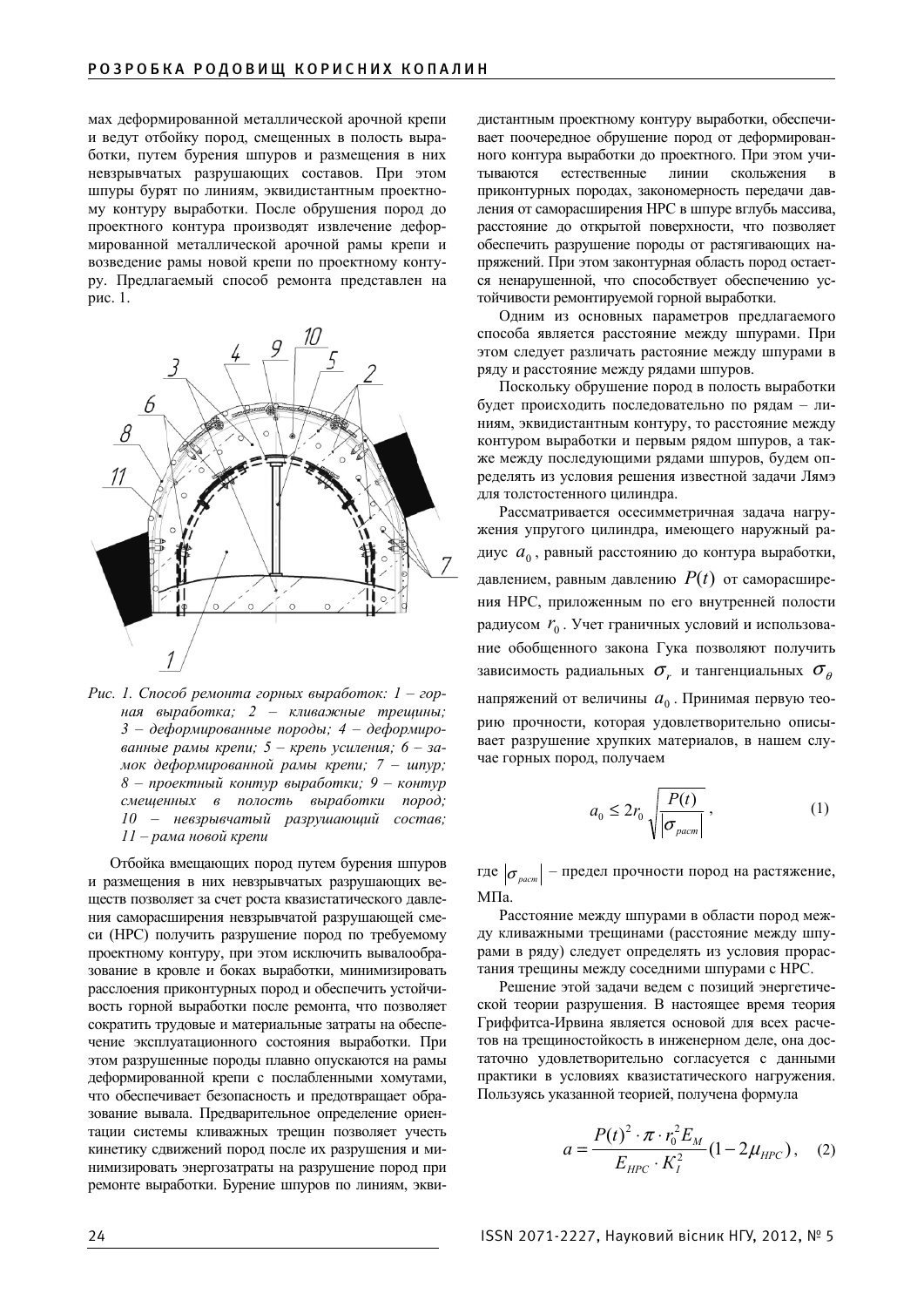где  $P(t)$  – квазигидростатическое давление саморасширения НРС через заданное время *t*, МПа;  $r_0$  – радиус шпура, м;  $E_y$  – модуль упругости породы, МПа; *E*<sub>*HPC</sub>* – модуль упругости HPC, может быть принят</sub> 4 − 6 ⋅10<sup>3</sup>, МПа; *K<sub>I</sub>* – коэффициент интенсивности напряжений, МПа  $(\sqrt{M})$ ;  $\mu_{HPC}$  – коэффициент Пуассона НРС, может быть принят 0,25.

Значение  $P(t)$  определяются экспериментально для конкретно применяемого типа HPC, а также заданных горно-геологических условий путем испытания пробы НРС из полученной партии на специальном стенде [5].

Промышленная проверка предлагаемого способа восстановления эксплуатационного состояния выработок была проведена в условиях шахты "Трудовская" ГП ДУЭК в два этапа.

Первый этап испытаний проводился в западном магистральном откаточном квершлаге гор. 493м на пикете ПК-71. Присекаемые породы были представлены, в основном, аргиллитами. Аргиллит трещиноватый, с включениями сидерита, прочность аргиллита 25–45 МПа. Смещения в выработке наблюдались со стороны кровли и правого бока, при этом деформировалась правая ножка рамы крепи и верхняк, а также происходил разрыв левого замка. В выработке проводилась замена комплекта крепи с присечкой смещенных в полость выработки пород кровли и правого бока. Согласно шахтному паспорту ремонта выработки, разрушение пород проводили при помощи отбойных молотков. Сечение выработки после перекрепления в свету 13,8 м<sup>2</sup>, затяжка – железобетонная. Скорость ремонта – одна рама в сутки.

Реализация предлагаемого способа разрушения пород при ремонте выработки осуществлялась следующим образом. По формулам (1) и (2) определяли расстояния между шпурами в ряду и рядами шпуров, которые составили, соответственно, 24 и 38 см. Поскольку в смещенных в выработку породах визуально трещин не было обнаружено, расстояние между шпурами и рядами шпуров было принято одинаковым согласно расчету. Бурение шпуров, диметром 42мм, осуществляли с помощью ручного пневматического сверла СГП-1. Длина шпуров была принята двукратной расстоянию между рамами крепи. В сечении было пробурено 12 шпуров. После этого устанавливали временную крепь усиления и ослабляли замки на рамах крепи.

Невзрывчатый разрушающий состав был приготовлен на месте ведения работ. В качестве рабочего агента принимали порошок, содержащий оксид кальция – 91,75мас.%, кальцинированную соду – 6 мас.%, лигносульфонат технический модифицированный - $1,5$  мас.%, и этановую кислоту – 0,75 мас.%, который затворяли водой. Водотвердое соотношение составляло 0,35. Приготовленный раствор при помощи специального шприца заливали в герметичные полиэтиленовые ампулы. Ампулы с НРС помещали в шпуры.

Герметизацию шпуров производили деревянными к пиньями

Состояние забоя перекрепления в процессе ведения работ представлено на рис. 2. Процесс заливки НРС в ампулы представлен на рис. 3.



Рис. 2. Общий вид забоя перекрепления в западном магистральном откаточном квершлаге гор. *493ɦ*



#### Рис. 3. Заливка НРС в ампулы

В результате протекания реакции гидратации происходило увеличение объема НРС в твердой фазе, что вызывало рост давления на стенки шпуров. Через 8 часов после заряжания произошло обрушение пород крепи ниже первого ряда шпуров, а через 9 часов – ниже второго ряда на послабленные рамы. Оконтуривание выработки, для создания гладкого контура, производили с помощью обушка. После чего извлекали деформированные рамы крепи и устанавливали новые рамы по проектному контуру выработки. Шикл работ по замене 2 рам крепи был выполнен в течение двух смен.

Таким образом, предложенный способ невзрывного разрушения пород, смещенных в полость выработки, при ведении ремонта позволил сократить долю ручного труда и существенно повысить производительность работ. Основным недостатком первого этапа является длительное время разрушения пород.

Второй этап испытаний проводился во вспомогательном уклоне пласта m<sub>2</sub> на пикете 41+5. Разрушаемые породы были представлены, в основном, аргил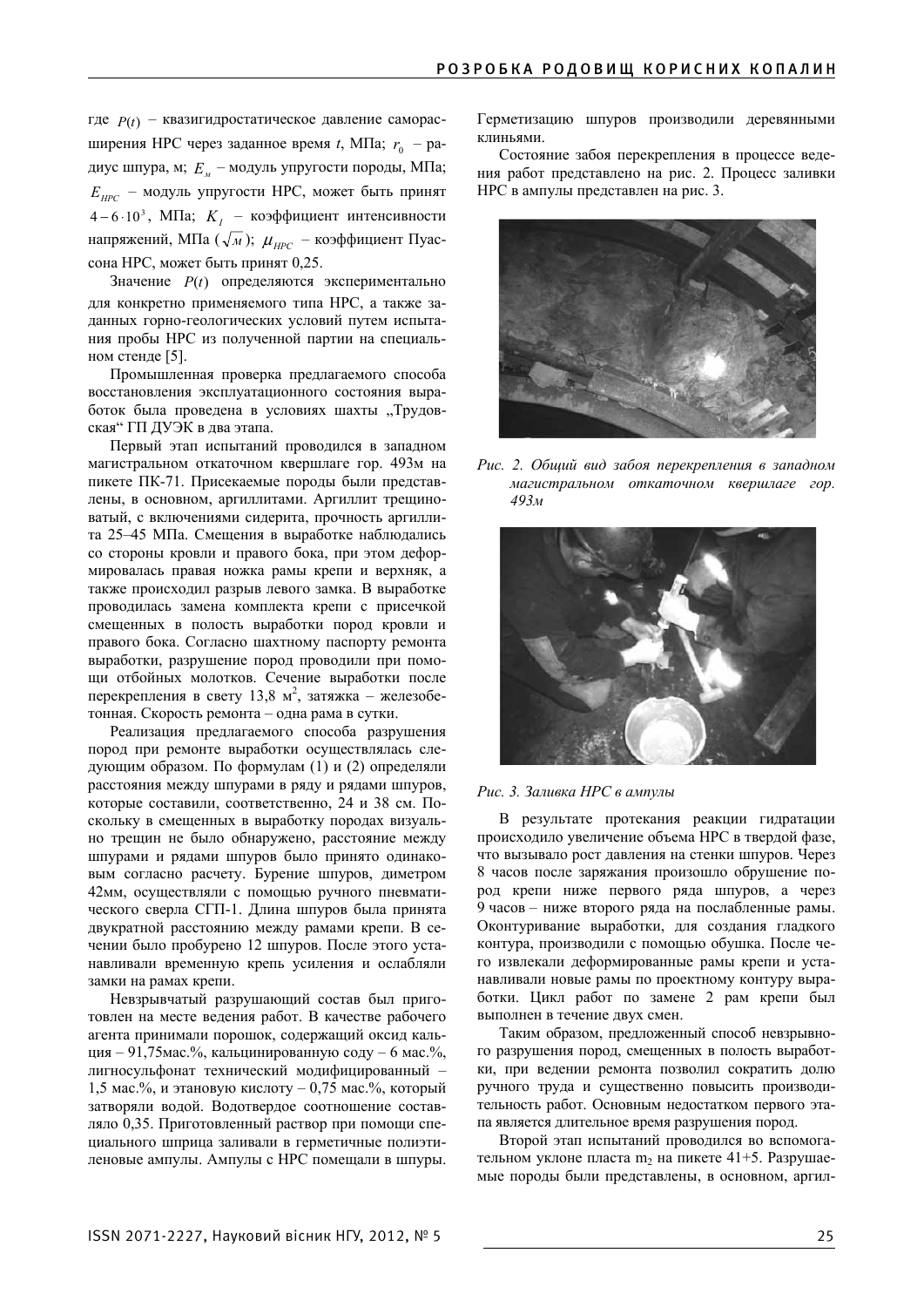литами трещиноватыми, с включениями сидерита. Прочность аргиллита 40 МПа.

В выработке проводилась замена комплекта крепи с присечкой смещенных в полость выработки пород кровли и боков. Габариты выработки увеличивали на  $1,2$  м в кровлю и на  $1,0$  м в бока. Согласно шахтному паспорту ремонта выработки, присечку проводили при помощи отбойных молотков. Скорость ремонта - одна рама в сутки. Разрушение пород с помощью НРС реализовали в правом боку выработки. Так как породы приконтурной зоны были отслоены, визуально наблюдались трещины, параллельные контуру выработки на расстоянии 0,4–0,5 м от контура. Шпуры для НРС бурили в один ряд на расстоянии от контура выработки 0,8–0,95 м, с расстоянием между шпурами в ряду, рассчитанному по формуле (2), 40 см. Общий вид забоя перекрепления представлен на рис. 4.



Рис. 4. Общий вид забоя перекрепления во вспомогательном уклоне пласта т<sub>2</sub>

Общий ход испытаний аналогичен описанному выше. Рост трещины между шпурами с НРС начался через 6,5 часов. Через 8 часов произошло отслоение пород, однако обрушения их на почву выработки не произошло. Разборка породы была произведена вручную. Основным выявленным недостатком второго этапа, наряду с длительным временем разрушения, является отсутствие обрушения пород, несмотря на проросшую между шпурами трещину. Отделение породы от массива происходит вручную, что требует больших трудовых затрат. Решение этой проблемы может быть достигнуто за счет сокращения расстояния между шпурами с НРС.

Кроме этого, описанная технология невзрывного разрушения пород при восстановлении эксплуатационного сечения выработки была апробирована в условиях шахты "Коммунарская" при восстановлении 9 восточного вентиляционного штрека пласта  $k_2$ . Штрек проводился по завалу, с полным восстановлением сечения. Породы кровли представлены, преимущественно, сланцами глинистыми с пределом прочности на сжатие 20–48 МПа, вблизи тектонических нарушений сильно трещиноватыми. Работы по разрушению велись с помощью БВР технологии, что часто приводило к вывалам и образованию куполов до 1,5-2,5 м в кровле выработки. Общая технология работ по предлагаемому способу аналогична описанной выше. Состояние кровли штрека при взрывном и невзрывном способе разрушения, смещенных в полость выработки пород, приведено на рис. 5 и 6 соответственно.



Рис. 5. Обший вид состояния кровли при буровзрывном способе разрушения пород в сечении проектного контура выработки



Рис. 6. Общий вид состояния кровли при невзрывном способе разрушения пород в сечении проектного  $$ 

Изменение способа разрушения пород. смешенных в полость выработки, позволило сохранить естественную прочность и несущую способность пород приконтурной зоны, что привело к сокращению количества вывалов из кровли и уменьшению их высоты. Таким образом, были значительно сокращены работы по закладке пустот вывалов за крепью, уборке породы, обрушенной из законтурной области, а также за счет своевременной установки новых рам крепи по проектному контуру и их включения в работу, предотвращены расслоения пород приконтурной зоны, что обеспечило повышение устойчивости выработки в последующие эксплуатационные периоды.